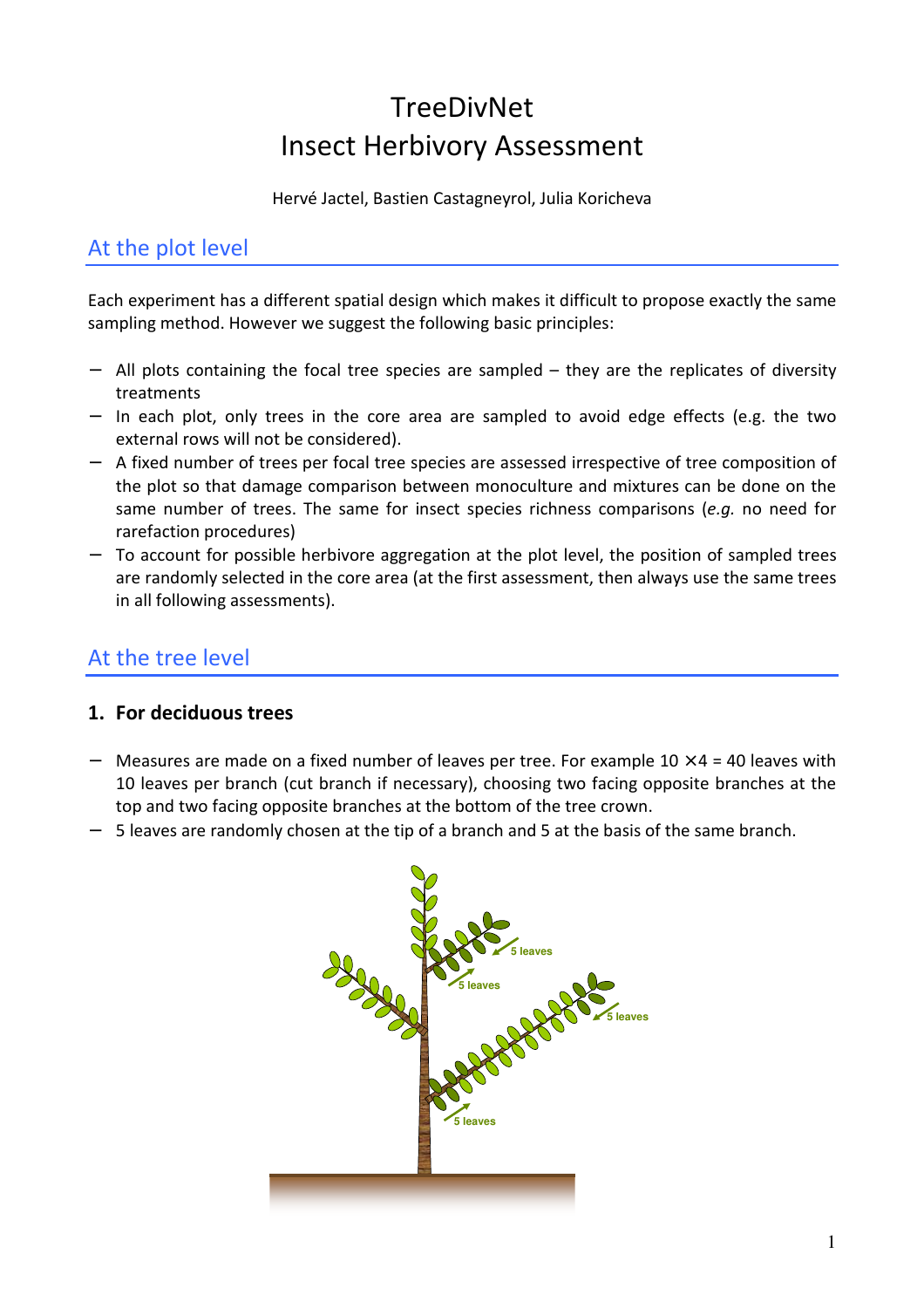- − If there are not enough leaves on the branch, one can choose another branch at the same height. If there are not enough branches, one can use the main axis.
- − Assessed leaves can be different from one assessment to the next (because some may fall, some may appear, and damage may accumulate).
- − The total number of sampled leaves per tree should be adapted to the size of the tree (e.g. 20 for young seedlings, 200 for mature trees) and/or the population density of target insect herbivores.

#### **2. For coniferous trees**

- − Measures are made on 2 branches (cut branch if necessary) facing opposite directions at the top, and 2 at the bottom of tree crown.
- − Herbivory is assessed on a fixed number of shoots (e.g. 5) at the top and at the bottom of each sampled branch.
- − For stem damage, the intensity of decortication (or number of boring holes) is estimated on the 4 sampled branches and on the main axis

#### **3. Tentative list of covariates**

- − Tree height at the end of the growing season
- − Tree DBH at the end of the growing season
- − Volume of tree crown (for the measure of tree "apparency") as product of mean largest width on the opposite sides  $\times$  height of tree crown (or using allometric relationships if available), at each herbivory assessment.
- − To be measured on each sample tree + on closest neighbours

#### Damage estimation

| <b>Score</b> | <b>Chewers and Skeletonisers</b><br>% leaf area damaged | Other categories of pest                          |
|--------------|---------------------------------------------------------|---------------------------------------------------|
| 0            |                                                         | % of leaves or shoots with the presence of insect |
|              | $1 - 5%$                                                |                                                   |
|              | $6 - 10%$                                               |                                                   |
| 3            | $11 - 25%$                                              |                                                   |
|              | $26 - 50%$                                              |                                                   |
| 5            | $51 - 75%$                                              |                                                   |
| 6            | more than 76 %                                          |                                                   |

### Time schedule

- − Most damage observed on leaves in early spring can remain visible during the rest of the growing season.
- − Some guilds do not cause the same type of damage during their development (e.g. *Lymantria dispar* young larvae skeletonise then older larvae chew). As a consequence, there is a risk to attribute damage made by one species to two different feeding guilds.